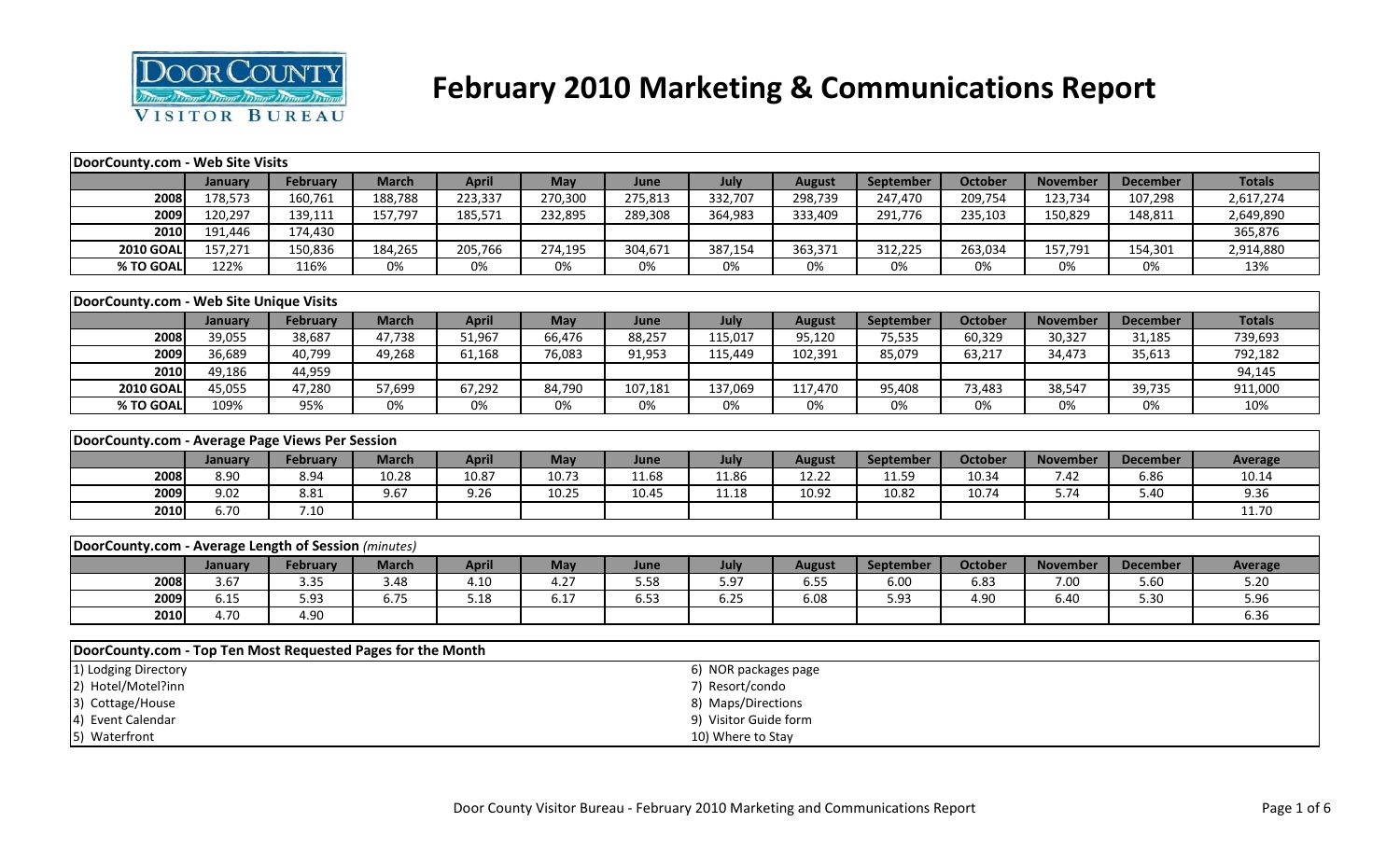| DoorCounty.com - Top Ten Referring Sites for the Month |                                 |  |  |  |  |  |  |  |  |  |
|--------------------------------------------------------|---------------------------------|--|--|--|--|--|--|--|--|--|
| 1) Direct entry                                        | 6) DoorCounty.com/referral      |  |  |  |  |  |  |  |  |  |
| 2) Google/organic                                      | 7) aol/Organic                  |  |  |  |  |  |  |  |  |  |
| 3) Yahoo/organic                                       | 8) search/organic               |  |  |  |  |  |  |  |  |  |
| 4) bing/organic                                        | 9) doorweb.innline.com/referral |  |  |  |  |  |  |  |  |  |
| 5) google/cpc                                          | 10) webmail.aol.com/referral    |  |  |  |  |  |  |  |  |  |

| <b>Explore The Door Video Travel Show Activity</b> (views/downloads) |         |                 |              |              |       |        |        |        |                  |         |                 |                 |               |
|----------------------------------------------------------------------|---------|-----------------|--------------|--------------|-------|--------|--------|--------|------------------|---------|-----------------|-----------------|---------------|
|                                                                      | Januarv | <b>February</b> | <b>March</b> | <b>April</b> | May   | June   | July   | August | <b>September</b> | October | <b>November</b> | <b>December</b> | <b>Totals</b> |
| 2008                                                                 | 5,902   | 4,852           | 7.472        | 8,254        | 8,950 | 9,670  | 12,483 | 10,486 | 10,148           | 12,077  | 6,508           | 7,574           | 104,376       |
| 2009                                                                 | 7,834   | 6,752           | 7,466        | 7,324        | 8,515 | 10,647 | 14,250 | 14,051 | 12,452           | 11,104  | 7,096           | 8,392           | 115,883       |
| 2010                                                                 | 9,638   | 8,126           |              |              |       |        |        |        |                  |         |                 |                 | 17,764        |
| <b>2010 GOAL</b>                                                     | 6.762   | 5,945           | 7.712        | 7,914        | 9,423 | 10,947 | 13,230 | 12,856 | 11,800           | 15,485  | 7,784           | 8,342           | 118,200       |
| % TO GOAL                                                            | 143%    | 137%            | 0%           | 0%           | 0%    | 0%     | 0%     | 0%     | 0%               | 0%      | 0%              | 0%              | 15%           |

| <b>Pay-Per-Click Results</b> |         |                   |              |              |                  |       |       |        |                  |                |                 |          |               |
|------------------------------|---------|-------------------|--------------|--------------|------------------|-------|-------|--------|------------------|----------------|-----------------|----------|---------------|
|                              | Januarv | <b>February</b>   | <b>March</b> | <b>April</b> | May              | June  | July  | August | <b>September</b> | <b>October</b> | <b>November</b> | December | <b>Totals</b> |
| 2009                         |         | Started March '09 | 3,629        | 7,557        | $-1 - 7$<br>0,⊥7 | 5,567 | 6,361 | 5,654  | 6,203            | 3,381          | 2,186           | 3,943    | 50,658        |
| 2010                         | 4,614   | 4,385             |              |              |                  |       |       |        |                  |                |                 |          | 8,999         |

|                  | Door County Insider Tip E-Newsletter - Number of E-Mails Sent |          |         |              |         |         |         |               |           |                |                 |                 |               |
|------------------|---------------------------------------------------------------|----------|---------|--------------|---------|---------|---------|---------------|-----------|----------------|-----------------|-----------------|---------------|
|                  | January                                                       | February | March   | April        | May     | June    | July    | <b>August</b> | September | <b>October</b> | <b>November</b> | <b>December</b> | <b>Totals</b> |
| 2009             | 141,195                                                       | 393,054  | 263,000 | 0 - FOB Post | 703,048 | 397,470 | 408,306 | 403,777       | 385,086   | 402,850        | 382,390         | 370,018         | 4,250,194     |
| <b>2010</b>      | 371.019                                                       | 360,592  |         |              |         |         |         |               |           |                |                 |                 | 731,611       |
| <b>2010 GOAL</b> | 154.282                                                       | 430,118  | 280.512 | 383,367      | 397.392 | 434,794 | 444.144 | 444.144       | 420.768   | 439.469        | 439.468         | 406,742         | 4,675,200     |
| % TO GOAL        | 240%                                                          | 84%      | 0%      | 0%           | 0%      | 0%      | 0%      | 0%            | 0%        | 0%             | 0%              | 0%              | 16%           |

| Door County Insider Tip E-Newsletter - Open Rates |         |                 |        |              |        |        |        |        |           |                |                 |                 |                |
|---------------------------------------------------|---------|-----------------|--------|--------------|--------|--------|--------|--------|-----------|----------------|-----------------|-----------------|----------------|
|                                                   | January | <b>February</b> | March  | April        | May    | June   | July   | August | September | <b>October</b> | <b>November</b> | <b>December</b> | <b>Average</b> |
| 2009                                              | 19.67%  | !7.34%          | 13.98% | 0 - FOB Post | 12.60% | 15.63% | 14.56% | 15.45% | 16.49%    | 10.71%         | 9.00%           | 9.31%           | 14.07%         |
| 2010                                              | 15.00%  | 13.46%          |        |              |        |        |        |        |           |                |                 |                 | 14.23%         |
| <b>2010 GOAL</b>                                  | 15.50%  | 15.50%          | 15.50% | 15.50%       | 15.50% | 15.50% | 15.50% | 15.50% | 15.50%    | 15.50%         | 15.50%          | 15.50%          | 15.50%         |
| % TO GOAL                                         | 97%     | 87%             | 0%     | 0%           | 0%     | 0%     | 0%     | 0%     | 0%        | 0%             | 0%              | 0%              | 92%            |

|                  | Door County Insider Tip E-Newsletter - Click Thru's |                 |              |              |       |       |       |        |                  |         |                 |                 |         |
|------------------|-----------------------------------------------------|-----------------|--------------|--------------|-------|-------|-------|--------|------------------|---------|-----------------|-----------------|---------|
|                  | Januarv                                             | <b>February</b> | <b>March</b> | <b>April</b> | May   | June  | July  | August | <b>September</b> | October | <b>November</b> | <b>December</b> | Average |
| 2009             | 3.00%                                               | 2.28%           | 7.02%        | FOB Post     | 9.21% | 4.74% | 4.05% | 4.25%  | 4.70%            | 2.16%   | 2.08%           | 2.02%           | 4.14%   |
| 2010             | 3.57%                                               | 3.80%           |              |              |       |       |       |        |                  |         |                 |                 | 3.69%   |
| <b>2010 GOAL</b> | 4.50%                                               | 4.50%           | 4.50%        | 4.50%        | 4.50% | 4.50% | 4.50% | 4.50%  | 4.50%            | 4.50%   | 4.50%           | 4.50%           | 4.50%   |
| % TO GOAL        | 79%                                                 | 84%             | 0%           | 0%           | 0%    | 0%    | 0%    | 0%     | 0%               | 0%      | 0%              | 0%              | 82%     |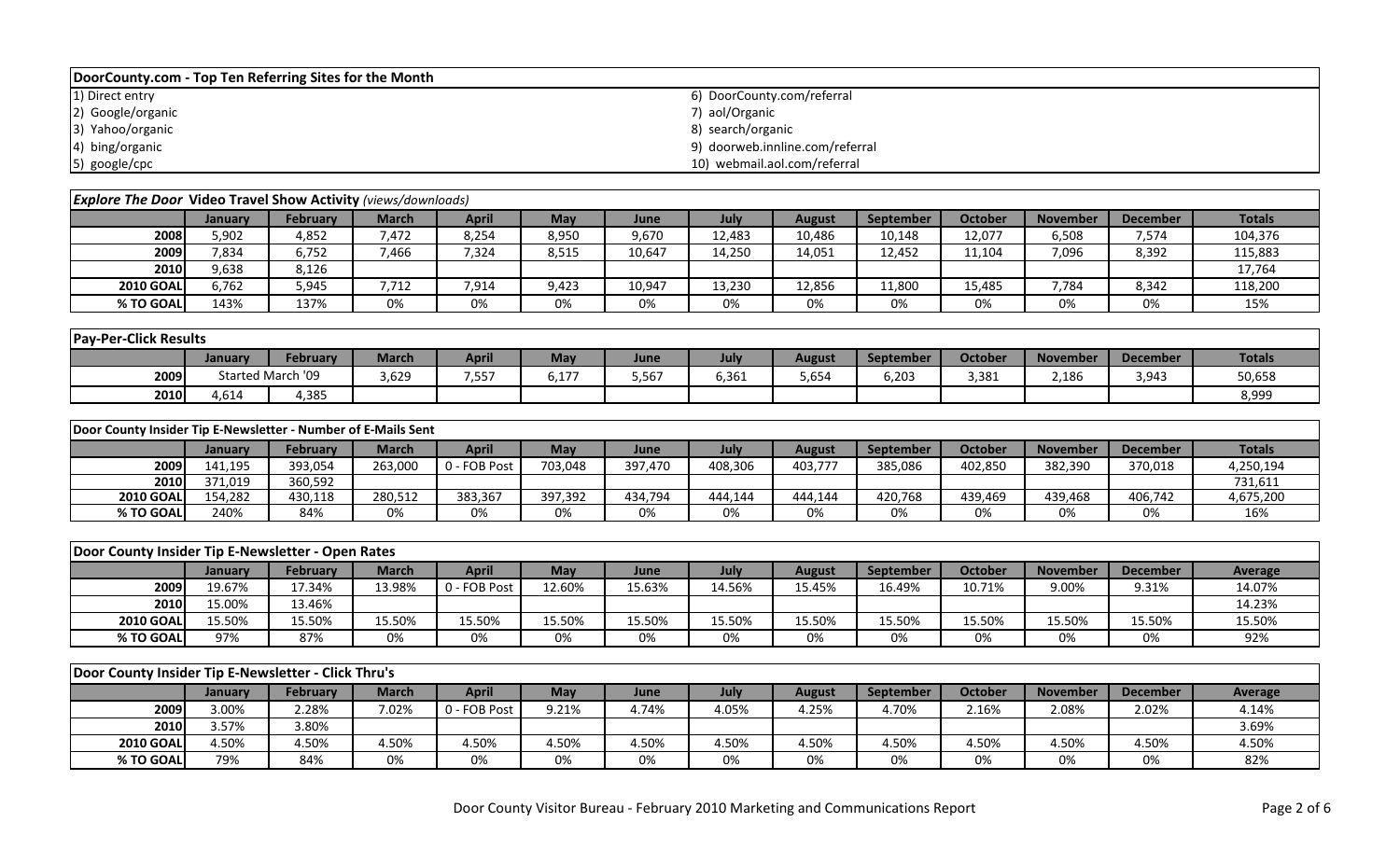| <b>Advertising - Programs &amp; Campaigns</b>  |                             |                 |              |                               |            |                                           |           |               |                              |                |                 |                 |               |
|------------------------------------------------|-----------------------------|-----------------|--------------|-------------------------------|------------|-------------------------------------------|-----------|---------------|------------------------------|----------------|-----------------|-----------------|---------------|
|                                                | January                     | <b>February</b> | <b>March</b> | <b>April</b>                  | May        | June                                      | July      | <b>August</b> | September                    | <b>October</b> | <b>November</b> | <b>December</b> |               |
| 2009                                           | Image                       | No ads          | Image        | Image/FOB*                    | Image/FOB* | Image                                     | Image     | KSD**         | Image/KSD**                  | HHN***         | HHN***          | HHN/NOR****     |               |
| 2010                                           | No ads                      | <b>NOR</b>      |              |                               |            |                                           |           |               |                              |                |                 |                 |               |
|                                                | *FOB = Festival of Blossoms |                 |              | ** KSD = Kingdom So Delicious |            | <b>***HHN</b> = Holidays and Holly Nights |           |               | **** NOR = Nature of Romance |                |                 |                 |               |
|                                                |                             |                 |              |                               |            |                                           |           |               |                              |                |                 |                 |               |
| <b>Advertising - Gross Impressions</b>         |                             |                 |              |                               |            |                                           |           |               |                              |                |                 |                 |               |
|                                                | January                     | February        | <b>March</b> | <b>April</b>                  | May        | June                                      | July      | <b>August</b> | September                    | <b>October</b> | <b>November</b> | <b>December</b> | <b>Total</b>  |
| 2009                                           | 135,000                     | 0               | 3,924,141    | 9,819,242                     | 14,645,179 | 4,310,507                                 | 34,625    | 1,740,021     | 5,887,809                    | 839,913        | 3,829,748       | 450,000         | 45,616,185    |
| 2010                                           | $\Omega$                    | 1,009,657       |              |                               |            |                                           |           |               |                              |                |                 |                 | 1,009,657     |
|                                                |                             |                 |              |                               |            |                                           |           |               |                              |                |                 |                 |               |
| <b>Advertising - Media Placed 2010</b>         |                             |                 |              |                               |            |                                           |           |               |                              |                |                 |                 |               |
|                                                | January                     | <b>February</b> | <b>March</b> | <b>April</b>                  | May        | June                                      | July      | <b>August</b> | September                    | <b>October</b> | <b>November</b> | <b>December</b> | <b>Total</b>  |
| <b>Total Paid</b>                              | \$0                         | \$7,226         |              |                               |            |                                           |           |               |                              |                |                 |                 | \$7,226       |
| <b>Co-Op Dollars</b>                           | \$0                         | \$0\$           |              |                               |            |                                           |           |               |                              |                |                 |                 | \$0           |
| <b>Barter Dollars</b>                          | $\overline{50}$             | \$300           |              |                               |            |                                           |           |               |                              |                |                 |                 | \$300         |
| <b>Unpaid Dollars</b>                          | $\overline{50}$             | \$205           |              |                               |            |                                           |           |               |                              |                |                 |                 | \$205         |
|                                                |                             |                 |              |                               |            |                                           |           |               |                              |                |                 |                 |               |
| <b>Media Marketing Program - Impressions</b>   |                             |                 |              |                               |            |                                           |           |               |                              |                |                 |                 |               |
|                                                | January                     | <b>February</b> | <b>March</b> | <b>April</b>                  | May        | June                                      | July      | <b>August</b> | September                    | <b>October</b> | <b>November</b> | <b>December</b> | <b>Totals</b> |
| 2008                                           | 75,051                      | 510,116         | 584,893      | 1,482,588                     | 1,738,188  | 574,344                                   | 1,067,123 | 621,778       | 1,016,900                    | 1,811,974      | 320,000         | 1,594,816       | 11,397,771    |
| 2009                                           | 448,260                     | 69,265          | 619,860      | 2,006,298                     | 3,176,532  | 192,000                                   | 952,301   | 850,693       | 610.309                      | 2,865,331      | 1,191,298       | 2,661,086       | 15,643,233    |
| 2010                                           | 1,017,295                   | 304,649         |              |                               |            |                                           |           |               |                              |                |                 |                 | 1,321,944     |
| <b>2010 GOAL</b>                               | 281,919                     | 393,468         | 727,530      | 2,066,643                     | 2,844,508  | 501,317                                   | 1,236,015 | 871,468       | 1,025,868                    | 2,737,149      | 833,839         | 2,480,276       | 16,000,000    |
| % TO GOAL                                      | 361%                        | 77%             | 0%           | 0%                            | 0%         | 0%                                        | 0%        | 0%            | 0%                           | 0%             | 0%              | 0%              | 8%            |
|                                                |                             |                 |              |                               |            |                                           |           |               |                              |                |                 |                 |               |
| Media Marketing Program - Ad Value Equivalency |                             |                 |              |                               |            |                                           |           |               |                              |                |                 |                 |               |
|                                                | January                     | February        | <b>March</b> | <b>April</b>                  | May        | June                                      | July      | <b>August</b> | September                    | <b>October</b> | <b>November</b> | <b>December</b> | <b>Totals</b> |
| 2008                                           | \$23,585                    | \$128,346       | \$39,078     | \$47,968                      | \$224,631  | \$41,180                                  | \$64,108  | \$58,124      | \$85,003                     | \$63,908       | \$8,567         | \$120,101       | \$904,599     |
| 2009                                           | \$70,800                    | \$5,763         | \$132,004    | \$228,959                     | \$148,175  | \$18,888                                  | \$100,253 | \$97,522      | \$42,473                     | \$47,271       | \$111,276       | \$150,130       | \$1,153,514   |
| 2010                                           | \$37,936                    | \$16,443        |              |                               |            |                                           |           |               |                              |                |                 |                 | \$54,379      |
| <b>2010 GOAI</b>                               | \$52,471                    | \$88,127        | \$94,581     | \$150,909                     | \$226,066  | \$37,138                                  | \$94,668  | \$89,278      | \$78,473                     | \$66,977       | \$63,562        | \$157,750       | \$1,200,000   |
| % TO GOAL                                      | 72%                         | 19%             | 0%           | 0%                            | 0%         | 0%                                        | 0%        | 0%            | 0%                           | 0%             | 0%              | 0%              | 5%            |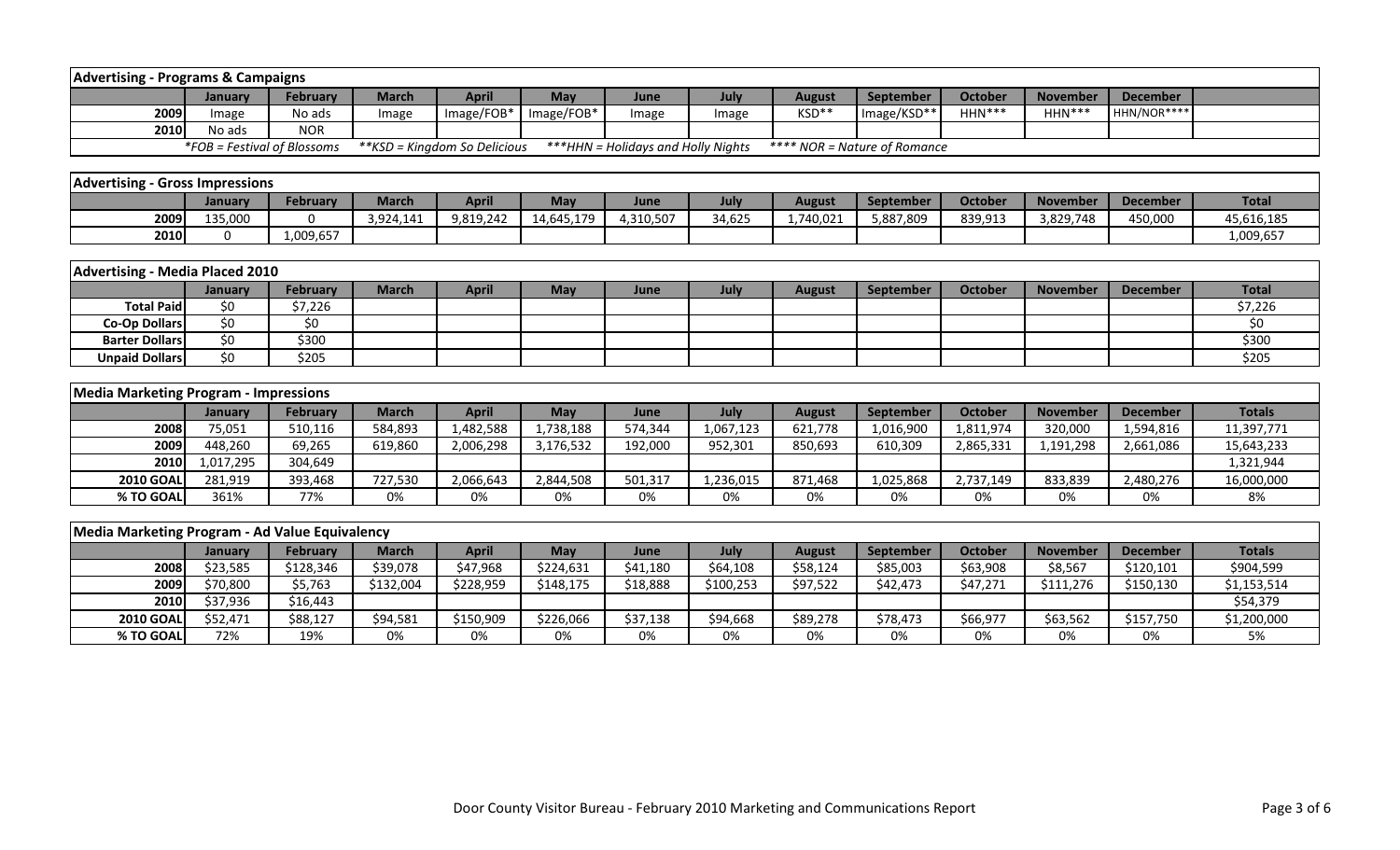| Media Marketing Program - Visiting Journalists |                |                 |              |                |                 |                |                 |                |                 |                |                 |                 |               |
|------------------------------------------------|----------------|-----------------|--------------|----------------|-----------------|----------------|-----------------|----------------|-----------------|----------------|-----------------|-----------------|---------------|
|                                                | January        | <b>February</b> | <b>March</b> | <b>April</b>   | May             | June           | July            | <b>August</b>  | September       | <b>October</b> | <b>November</b> | <b>December</b> | <b>Totals</b> |
| 2008                                           | $\Omega$       | 24              | $\mathbf 0$  | 0              | 25              | $\overline{4}$ | 37              | 8              |                 | 12             | $\Omega$        | 10              | 121           |
| 2009                                           | $\Omega$       | 13              | $\mathbf 0$  | $\mathbf 0$    | $\overline{0}$  | 17             | $\mathbf 0$     | $\mathbf 0$    | $\mathbf 0$     | 16             | $\mathbf 0$     | 6               | 52            |
| 2010                                           | $\mathbf 0$    | 12              |              |                |                 |                |                 |                |                 |                |                 |                 | 12            |
| <b>2010 GOAL</b>                               | $\mathbf 0$    | 12              | 0            | $\mathbf 0$    | 12              | 12             | $\mathbf 0$     | 0              | 12              | 12             | $\mathbf 0$     | 0               | 60            |
| % TO GOAL                                      |                | 100%            |              |                | 0%              | 0%             |                 |                | 0%              | 0%             |                 |                 | 20%           |
|                                                |                |                 |              |                |                 |                |                 |                |                 |                |                 |                 |               |
| Media Monitoring - Publicity Value (Cision)    |                |                 |              |                |                 |                |                 |                |                 |                |                 |                 |               |
|                                                | January        | February        | <b>March</b> | <b>April</b>   | May             | June           | July            | <b>August</b>  | September       | October        | <b>November</b> | <b>December</b> | <b>Totals</b> |
| 2009                                           | \$92,657       | \$101,075       | \$113,937    | \$145,862      | \$302,359       | \$246,944      | \$212,829       | \$150,699      | \$67,750        | \$325,228      | \$32,522        | \$59,646        | \$1,851,510   |
| 2010                                           | \$267,948      | \$141,680       |              |                |                 |                |                 |                |                 |                |                 |                 | \$409,629     |
| <b>2010 GOAL</b>                               | \$59,298       | \$55,804        | \$145,145    | \$46,235       | \$274,219       | \$234,517      | \$231,153       | \$255,442      | \$181,904       | \$130,324      | \$122,822       | \$170,137       | \$1,907,000   |
| % TO GOAL                                      | 452%           | 254%            | 0%           | 0%             | 0%              | 0%             | 0%              | 0%             | 0%              | 0%             | 0%              | 0%              | 21%           |
|                                                |                |                 |              |                |                 |                |                 |                |                 |                |                 |                 |               |
| <b>Group Tour Contacts</b>                     |                |                 |              |                |                 |                |                 |                |                 |                |                 |                 |               |
|                                                | January        | February        | <b>March</b> | <b>April</b>   | May             | June           | July            | <b>August</b>  | September       | <b>October</b> | <b>November</b> | <b>December</b> | <b>Totals</b> |
| 2009                                           | $\Omega$       | 38              | $\Omega$     | 25             | 296             | 60             | 100             | 310            | 9               | 74             | 24              | 58              | 994           |
| 2010                                           | 67             | 151             |              |                |                 |                |                 |                |                 |                |                 |                 | 218           |
| <b>2010 GOAL</b>                               | 91             | 91              | 91           | 91             | 91              | 91             | 91              | 92             | 91              | 91             | 91              | 91              | 1,093         |
| % TO GOAL                                      | 74%            | 166%            | $0\%$        | 0%             | 0%              | 0%             | 0%              | 0%             | $0\%$           | 0%             | 0%              | 0%              | 20%           |
|                                                |                |                 |              |                |                 |                |                 |                |                 |                |                 |                 |               |
| <b>Group Tour Inquiries</b>                    |                |                 |              |                |                 |                |                 |                |                 |                |                 |                 |               |
|                                                | January        | February        | <b>March</b> | <b>April</b>   | May             | June           | July            | <b>August</b>  | September       | <b>October</b> | <b>November</b> | <b>December</b> | <b>Totals</b> |
| 2009                                           | $\overline{7}$ | $\Delta$        | 1            | 14             | 1               | 6              | $\overline{7}$  | $\overline{2}$ | 3               | 8              | 6               | 3               | 62            |
| 2010                                           | 14             | 13              |              |                |                 |                |                 |                |                 |                |                 |                 | 27            |
| <b>2010 GOAL</b>                               | $\overline{7}$ | 6               | 5            | $\overline{7}$ | 5               | 6              | 6               | 5              | 5               | 6              | 6               | 5               | 68            |
| % TO GOAL                                      | 200%           | 217%            | $0\%$        | $0\%$          | $0\%$           | 0%             | 0%              | 0%             | $0\%$           | 0%             | 0%              | 0%              | 40%           |
|                                                |                |                 |              |                |                 |                |                 |                |                 |                |                 |                 |               |
| <b>Meeting/Event Planner Contacts</b>          |                |                 |              |                |                 |                |                 |                |                 |                |                 |                 |               |
|                                                | <b>January</b> | February        | <b>March</b> | <b>April</b>   | May             | June           | July            | <b>August</b>  | September       | October        | <b>November</b> | <b>December</b> | <b>Totals</b> |
| 2009                                           | $\Omega$       |                 | $\Omega$     | 89             | 8               | 167            | 27              | 266            | 3               | q              | 17              | 64              | 651           |
| 2010                                           | 438            | 507             |              |                |                 |                |                 |                |                 |                |                 |                 | 945           |
| <b>2010 GOAL</b>                               | 300            | $\overline{22}$ | 22           | 42             | $\overline{32}$ | 32             | $\overline{32}$ | 117            | $\overline{32}$ | 32             | 32              | 55              | 750           |
| % TO GOAL                                      | 146%           | 2305%           | 0%           | 0%             | 0%              | 0%             | 0%              | 0%             | 0%              | 0%             | 0%              | 0%              | 126%          |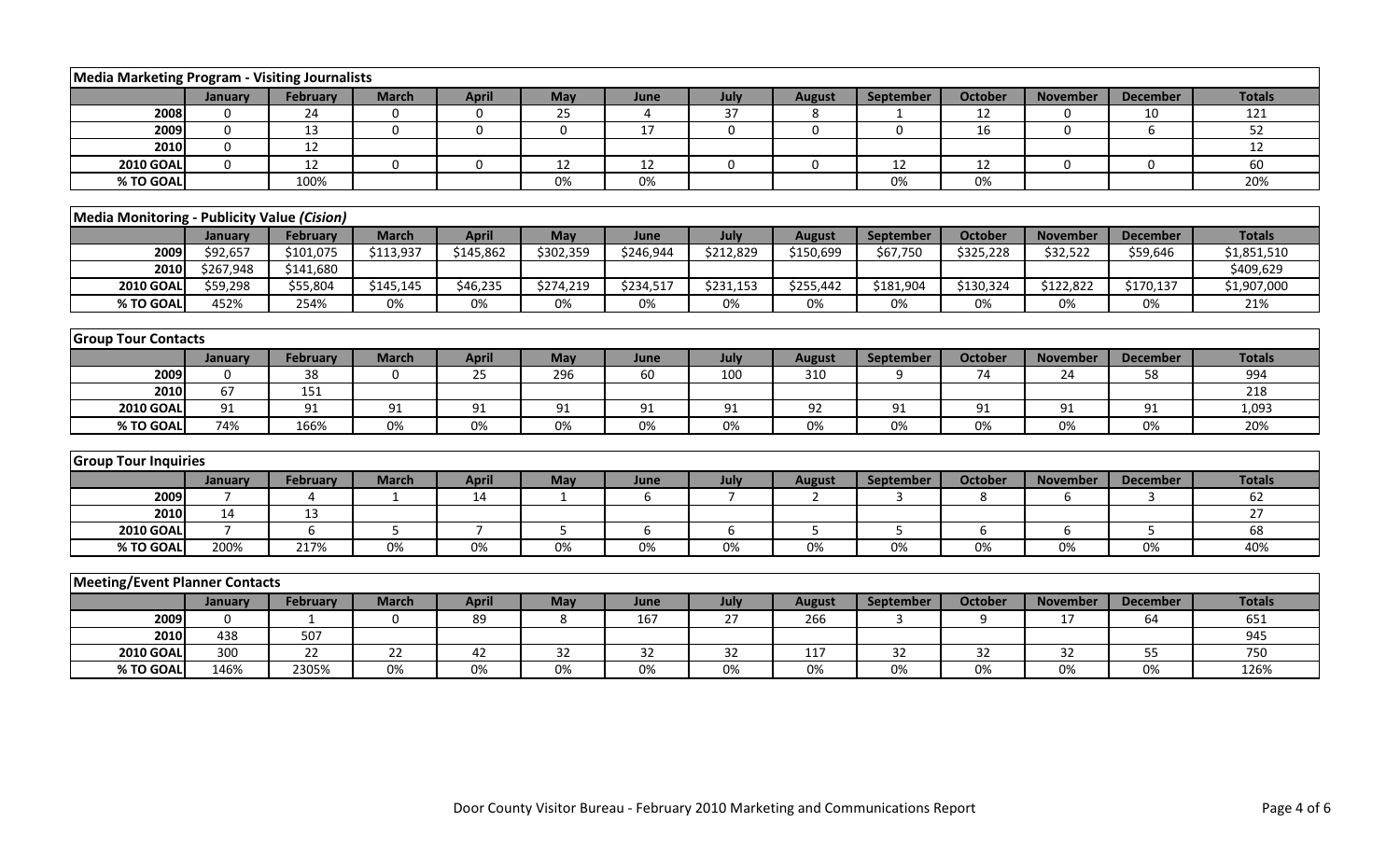| <b>Meeting/Event Planner Inquiries</b>                 |              |                                                                  |                |                |                |                |             |               |                  |                |                 |                 |                |
|--------------------------------------------------------|--------------|------------------------------------------------------------------|----------------|----------------|----------------|----------------|-------------|---------------|------------------|----------------|-----------------|-----------------|----------------|
|                                                        | January      | February                                                         | <b>March</b>   | <b>April</b>   | May            | June           | July        | <b>August</b> | <b>September</b> | <b>October</b> | <b>November</b> | <b>December</b> | <b>Totals</b>  |
| 2009                                                   | $\mathbf{1}$ | $\mathbf{1}$                                                     | $\Omega$       | $\overline{2}$ | $\overline{2}$ | $\overline{2}$ | 11          | 5             | -1               | 6              | 8               | 6               | 45             |
| 2010                                                   | 16           | 12                                                               |                |                |                |                |             |               |                  |                |                 |                 | 28             |
| <b>2010 GOAL</b>                                       | 5            | $\Delta$                                                         | $\overline{a}$ | $\Delta$       | $\Delta$       | $\Delta$       | 5           | 4             | 4                | 5              | 5               | 4               | 52             |
| % TO GOAL                                              | 320%         | 300%                                                             | 0%             | 0%             | 0%             | 0%             | 0%          | 0%            | 0%               | 0%             | 0%              | 0%              | 54%            |
|                                                        |              |                                                                  |                |                |                |                |             |               |                  |                |                 |                 |                |
| <b>Trade Show Participation</b>                        |              |                                                                  |                |                |                |                |             |               |                  |                |                 |                 |                |
|                                                        | January      | February                                                         | <b>March</b>   | <b>April</b>   | May            | June           | July        | <b>August</b> | September        | October        | <b>November</b> | <b>December</b> | <b>Totals</b>  |
| 2009                                                   | $\mathbf 0$  | $\mathbf{1}$                                                     | $\mathbf 0$    | $\mathbf 0$    | $\mathbf 0$    | 2              | $\mathbf 0$ | 0             | -1               | 1              | 0               |                 | 6              |
| 2010                                                   | 1            | 1                                                                |                |                |                |                |             |               |                  |                |                 |                 | $\overline{2}$ |
|                                                        |              |                                                                  |                |                |                |                |             |               |                  |                |                 |                 |                |
| Door County Welcome Center - Visitors                  |              |                                                                  |                |                |                |                |             |               |                  |                |                 |                 |                |
|                                                        | January      | February                                                         | <b>March</b>   | <b>April</b>   | May            | June           | July        | <b>August</b> | September        | <b>October</b> | <b>November</b> | <b>December</b> | <b>Totals</b>  |
| 2008                                                   | n/a          | 658                                                              | 929            | 1,180          | 3,387          | 4,525          | 6,978       | 7,244         | 4,581            | 5,519          | 892             | 663             | 36,556         |
| 2009                                                   | 651          | 677                                                              | 836            | 1,105          | 3,847          | 6,181          | 9,717       | 8,604         | 6,428            | 5,116          | 1,053           | 678             | 44,893         |
| 2010                                                   | 604          | 687                                                              |                |                |                |                |             |               |                  |                |                 |                 | 1,291          |
|                                                        |              |                                                                  |                |                |                |                |             |               |                  |                |                 |                 |                |
| <b>Visitor Guide Requests</b>                          |              |                                                                  |                |                |                |                |             |               |                  |                |                 |                 |                |
|                                                        | January      | February                                                         | <b>March</b>   | <b>April</b>   | May            | June           | July        | <b>August</b> | September        | <b>October</b> | <b>November</b> | <b>December</b> | <b>Totals</b>  |
| 2009                                                   | 3,575        | 7,084                                                            | 3,898          | 4,262          | 5,781          | 5,616          | 7,804       | 5,903         | 3,942            | 2,946          | 1,125           | 584             | 52,520         |
| 2010                                                   | 5,961        | 2,052                                                            |                |                |                |                |             |               |                  |                |                 |                 | 8,013          |
| <b>2010 GOAL</b>                                       | 3,928        | 7,858                                                            | 4,275          | 4,680          | 6,355          | 6,124          | 8,666       | 6,470         | 4,333            | 3,235          | 1,213           | 635             | 57,772         |
| % TO GOAL                                              | 152%         | 26%                                                              | 0%             | 0%             | 0%             | 0%             | 0%          | 0%            | 0%               | 0%             | 0%              | 0%              | 14%            |
|                                                        |              |                                                                  |                |                |                |                |             |               |                  |                |                 |                 |                |
| Incoming Telephone Calls to Visitor Information Center |              |                                                                  |                |                |                |                |             |               |                  |                |                 |                 |                |
|                                                        | January      | <b>February</b>                                                  | <b>March</b>   | <b>April</b>   | May            | June           | July        | <b>August</b> | September        | <b>October</b> | <b>November</b> | <b>December</b> | <b>Totals</b>  |
| 2009                                                   |              |                                                                  |                |                | 1,379          | 2,452          | 1,916       | 1,977         | 1,655            | 1,655          | 406             | 499             | 11,939         |
| 2010                                                   | 586          | 616                                                              |                |                |                |                |             |               |                  |                |                 |                 | 1,202          |
|                                                        |              | New telephone system began tracking incoming calls in May, 2009. |                |                |                |                |             |               |                  |                |                 |                 |                |